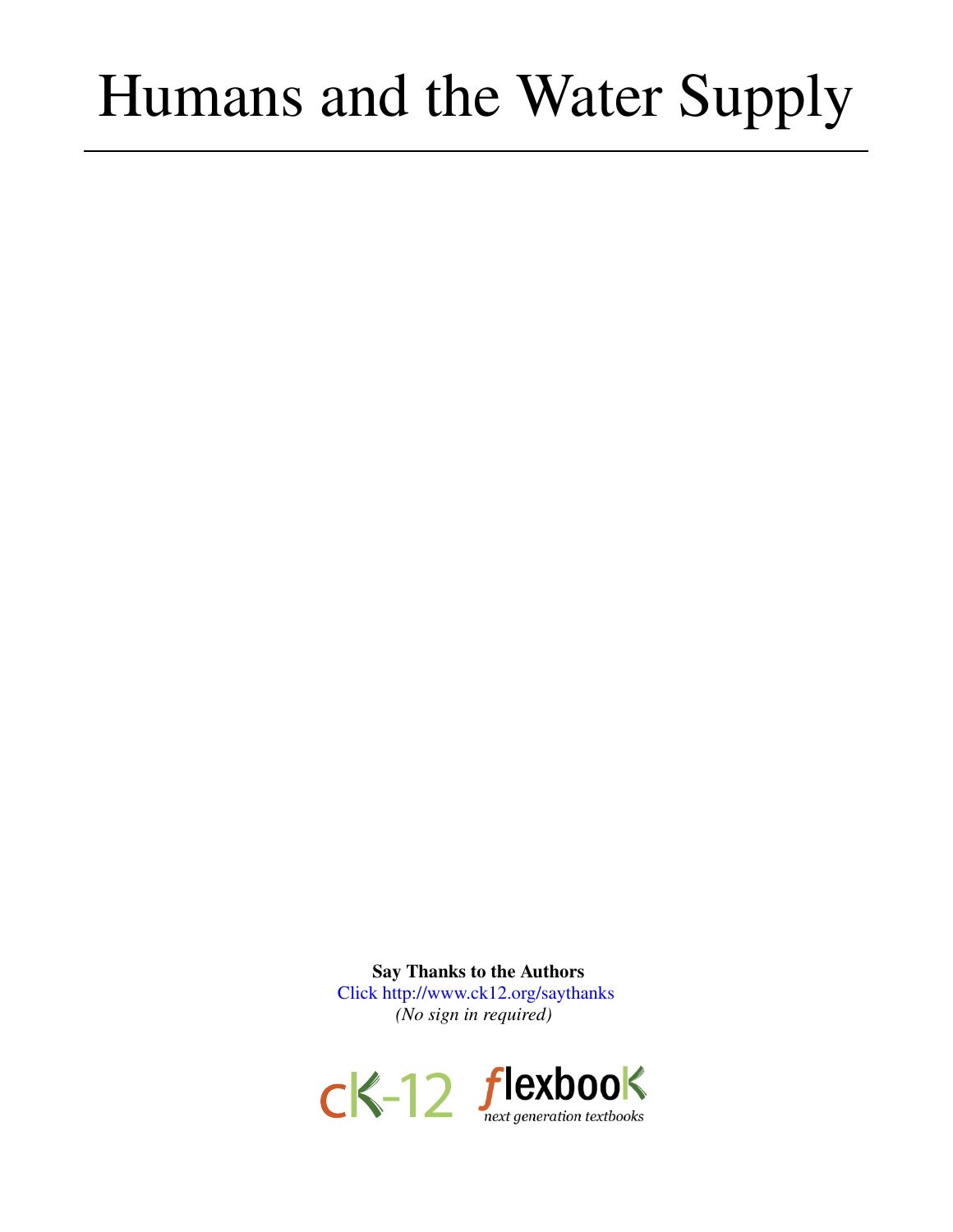To access a customizable version of this book, as well as other interactive content, visit [www.ck12.org](http://www.ck12.org/)

CK-12 Foundation is a non-profit organization with a mission to reduce the cost of textbook materials for the K-12 market both in the U.S. and worldwide. Using an open-source, collaborative, and web-based compilation model, CK-12 pioneers and promotes the creation and distribution of high-quality, adaptive online textbooks that can be mixed, modified and printed (i.e., the FlexBook® textbooks).

Copyright © 2015 CK-12 Foundation, www.ck12.org

The names "CK-12" and "CK12" and associated logos and the terms "FlexBook®" and "FlexBook Platform®" (collectively "CK-12 Marks") are trademarks and service marks of CK-12 Foundation and are protected by federal, state, and international laws.

Any form of reproduction of this book in any format or medium, in whole or in sections must include the referral attribution link <http://www.ck12.org/saythanks> (placed in a visible location) in addition to the following terms.

Except as otherwise noted, all CK-12 Content (including CK-12 Curriculum Material) is made available to Users in accordance with the Creative Commons Attribution-Non-Commercial 3.0 Unported (CC BY-NC 3.0) License [\(http://creativecommons.org/](http://creativecommons.org/licenses/by-nc/3.0/) [licenses/by-nc/3.0/\)](http://creativecommons.org/licenses/by-nc/3.0/), as amended and updated by Creative Commons from time to time (the "CC License"), which is incorporated herein by this reference.

Complete terms can be found at [http://www.ck12.org/about/](http://www.ck12.org/about/terms-of-use) [terms-of-use.](http://www.ck12.org/about/terms-of-use)

Printed: July 7, 2015



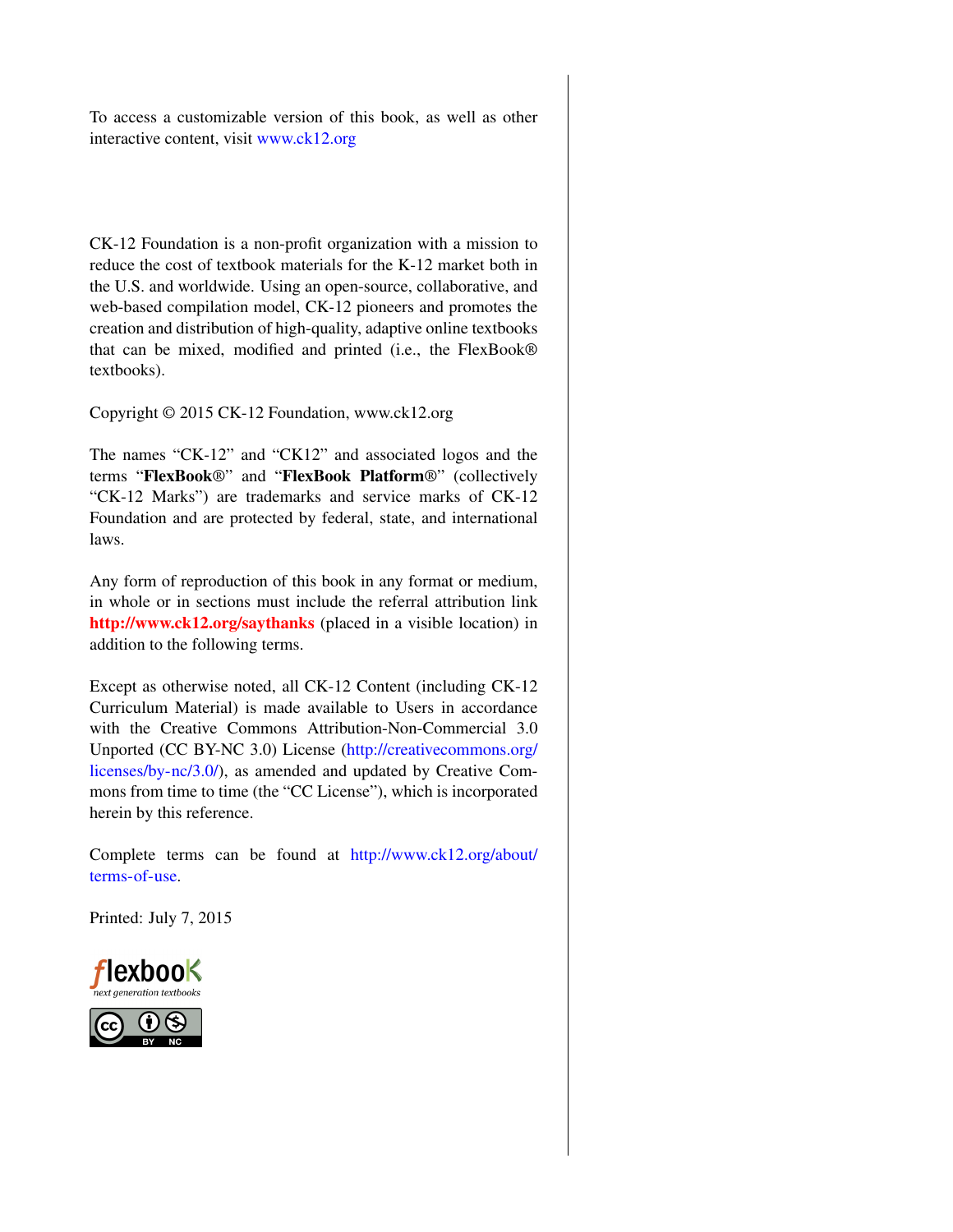

# <sup>C</sup>HAPTER **1 Humans and the Water Supply**

# **Lesson Objectives**

- List ways that humans use water.
- State why some people don't have enough water.
- Explain why poor quality water is a problem.

# **Vocabulary**

- drought
- irrigation

# **Introduction**

All forms of life need water to survive. Humans can survive for only a few days without it. That's a lot less time than we can live without food. Besides drinking, people also need water for cleansing, agriculture, industry, and many other uses. Clearly, water is one of Earth's most important natural resources. It's a good thing that water is recycled in the water cycle.

# **How We Use Water**

Figure [1.1](#page-3-0) shows how people use water worldwide. The greatest use is for agriculture and then industry. Municipal use is last, but is also important. Municipal use refers to water used by homes and businesses in communities.

#### **Water in Agriculture**

Many crops are grown where there isn't enough rainfall for plants to thrive. For example, crops are grown in deserts of the American southwest. How is this possible? The answer is irrigation. Irrigation is any way of providing extra water to plants. Most of the water used in agriculture is used for irrigation. Livestock also use water, but they use much less.

Irrigation can waste a lot of water. The type of irrigation shown in **Figure** [1.2](#page-3-1) is the most wasteful. The water is sprayed into the air and then falls to the ground. But much of the water never reaches the crops. Instead, it evaporates in the air or runs off the fields. Irrigation water may cause other problems. The water may dissolve agricultural chemicals such as pesticides. When the water soaks into the ground, the dissolved chemicals do, too. They may enter groundwater or run off into rivers or lakes. Salts in irrigation water can also collect in the soil. The soil may get too salty for plants to grow.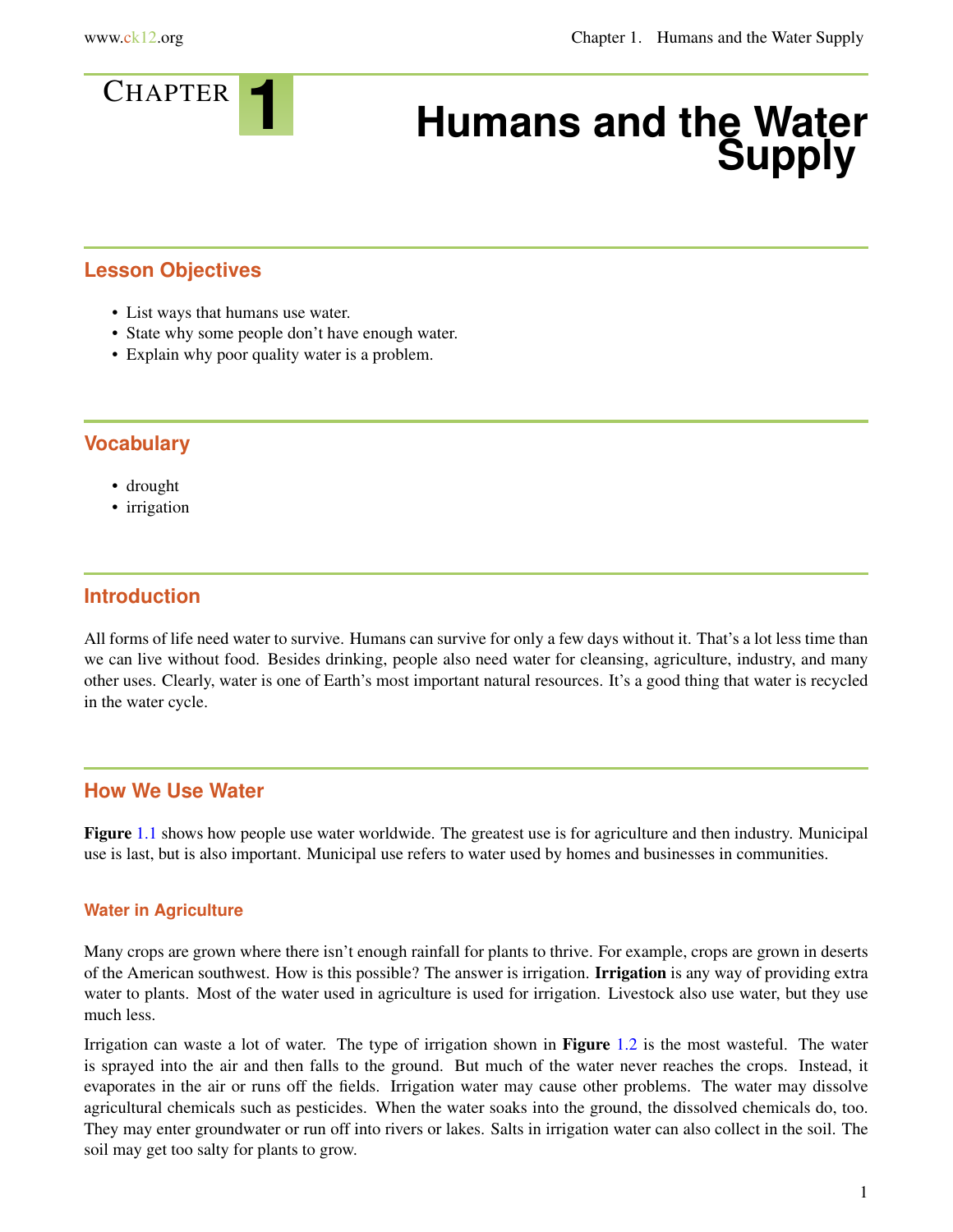<span id="page-3-0"></span>

# FIGURE 1.1

In this global water use chart, see how much is used for agriculture. Why do you think so much water is used in agriculture?

<span id="page-3-1"></span>

### FIGURE 1.2

Overhead irrigation systems like this one are widely used to irrigate crops on big farms. What are some drawbacks of irrigation?

#### **Water in Industry**

Almost a quarter of the water used worldwide is used in industry. Industries use water for many purposes. Chemical processes need a lot of water. Water is used to generate electricity. An important way that industries use water is to cool machines and power plants.

#### **Household Uses of Water**

Think about all the ways people use water at home. Besides drinking it, they use it for cooking, bathing, washing dishes, doing laundry, and flushing toilets. The water used inside homes goes down the drain. From there it usually ends up in a sewer system. At the sewage treatment plant, water can be is treated and prepared for reuse.

Households may also use water outdoors. If your family has a lawn or garden, you may water them with a hose or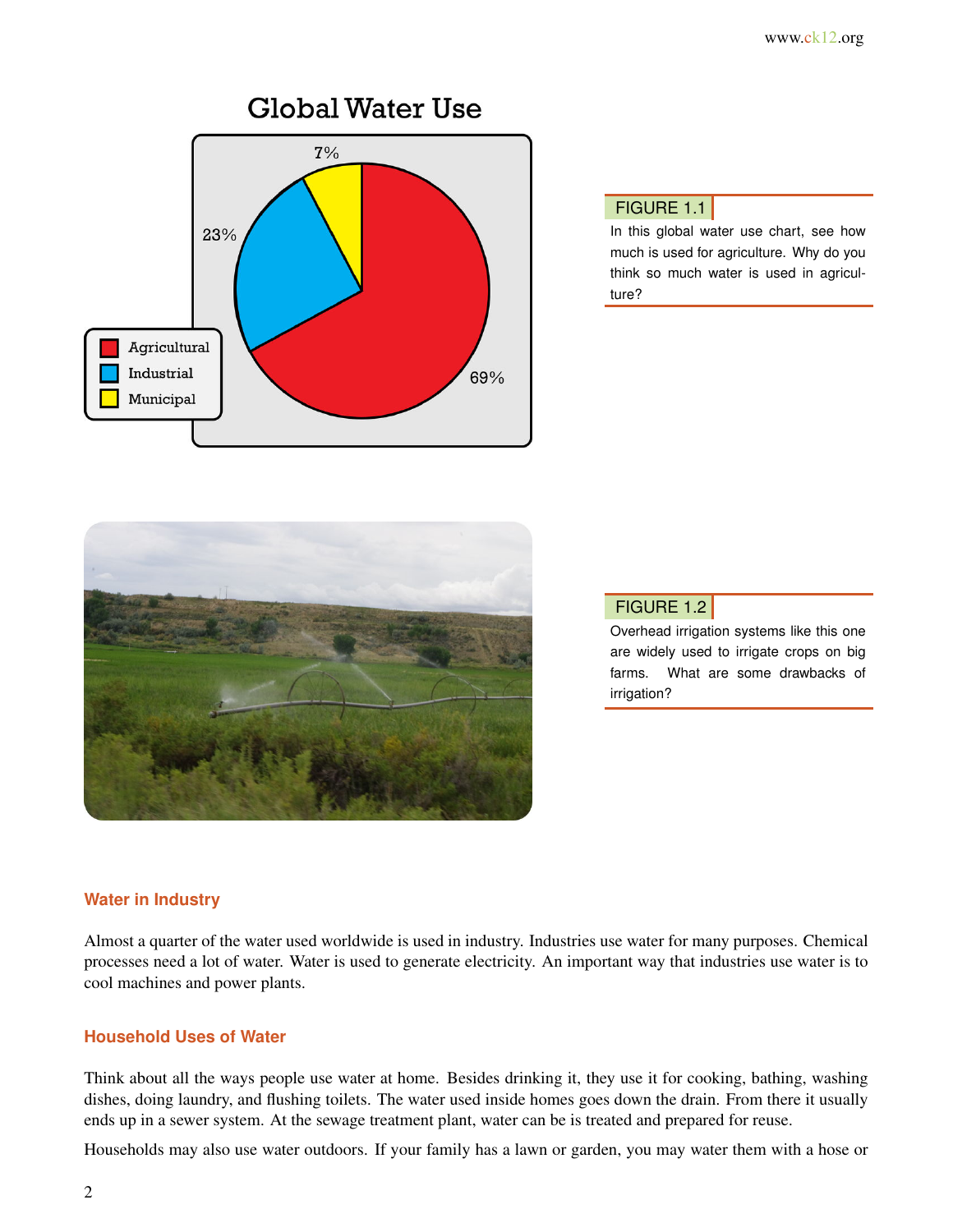sprinkler. You probably use water to wash the car, like the teen in Figure [1.3.](#page-4-0) Much of the water used outdoors evaporates or runs off into the gutter. The runoff water may end up in storm sewers that flow into a body of water, such as the ocean.

<span id="page-4-0"></span>

FIGURE 1.3 What will happen to the water that runs off the van? Where will it go?

#### **Water for Fun**

There are many ways to use water for fun, from white water rafting to snorkeling. When you do these activities you don't actually use water. You are doing the activity on or in the water. What do you think is the single biggest use of water for fun? Believe it or not, it's golf! Keeping golf courses green uses an incredible amount of water. Since many golf courses are in sunny areas, much of the water is irrigation water. Many golf courses, like the one in Figure [1.4,](#page-4-1) have sprinkler systems. Like any similar sprinkler system, much of this water is wasted. It evaporates or runs off the ground.

<span id="page-4-1"></span>

#### FIGURE 1.4

Sunshine brings golfers to the desert but a lot of water is needed to make the desert green enough to play.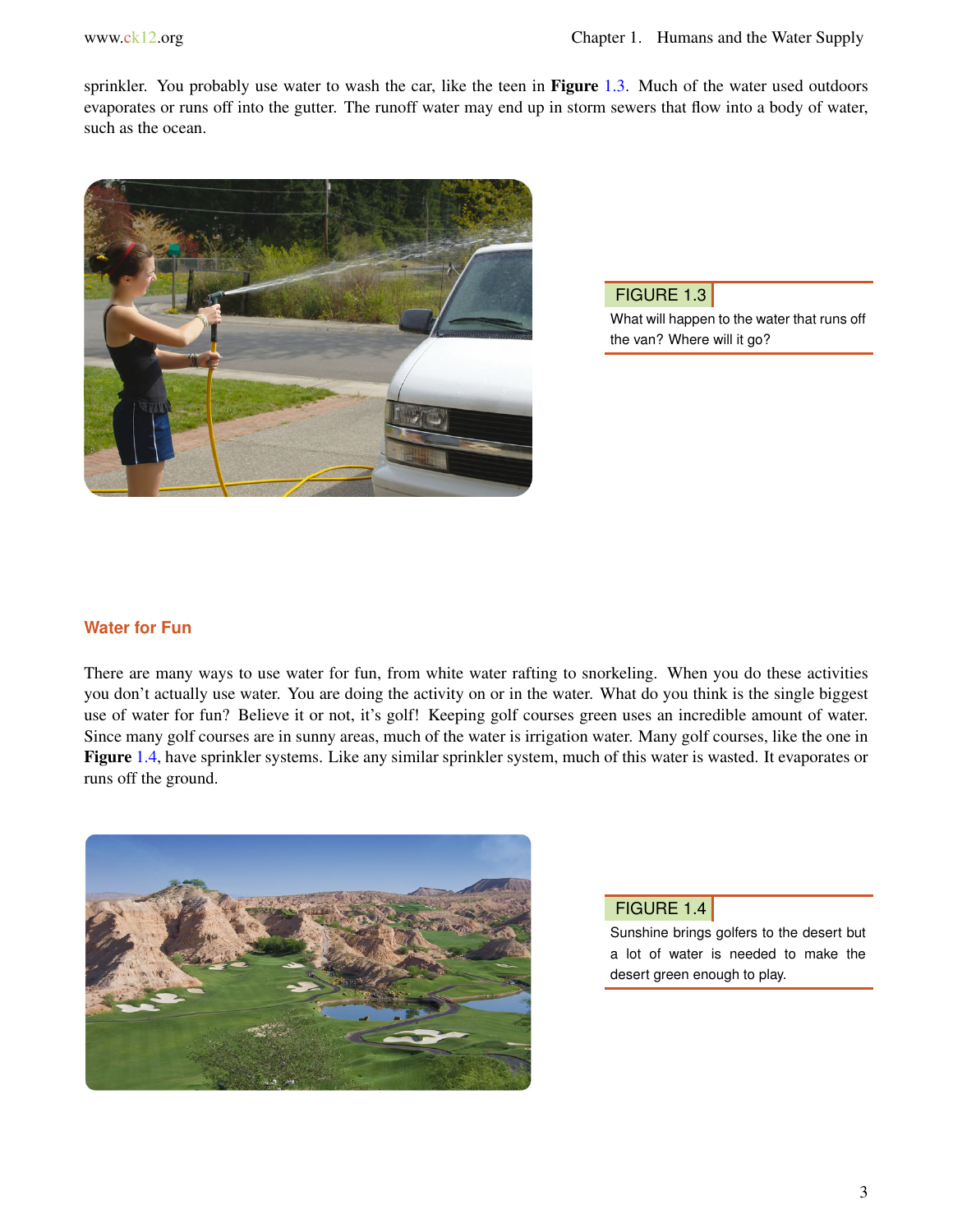# **Water Problems: Not Enough Water**

Most Americans have plenty of fresh, clean water. But many people around the world do not. In fact, water scarcity is the world's most serious resource problem. How can that be? Water is almost everywhere. More than 70 percent of Earth's surface is covered by water.

#### **Where Is All the Water?**

One problem is that only a tiny fraction of Earth's water is fresh, liquid water that people can use. More than 97 percent of Earth's water is salt water in the oceans. Just 3 percent is freshwater. Most of the freshwater is frozen in ice sheets, icebergs, and glaciers (see Figure [1.5\)](#page-5-0).

<span id="page-5-0"></span>

FIGURE 1.5

This glacier in Patagonia, Argentina stores a lot of frozen freshwater.

#### **Rainfall and the Water Supply**

Rainfall varies around the globe. About 40 percent of the land gets very little rain. About the same percentage of the world's people don't have enough water. You can compare global rainfall with the worldwide water supply in Figure [1.6.](#page-6-0) Drier climates generally have less water for people to use. In some places, people may have less water available to them for an entire year than many Americans use in a single day! How much water is there where you live?

#### **Wealth and the Water Supply**

Richer nations can drill deep wells, build large dams or supply people with water in other ways. In these countries, just about everyone has access to clean running water in their homes. It's no surprise that people in these countries also use the most water. In poorer nations, there is little money to develop water supplies. Look at the people in Figure [1.7.](#page-6-1) These people must carry water home in a bucket from a distant pump.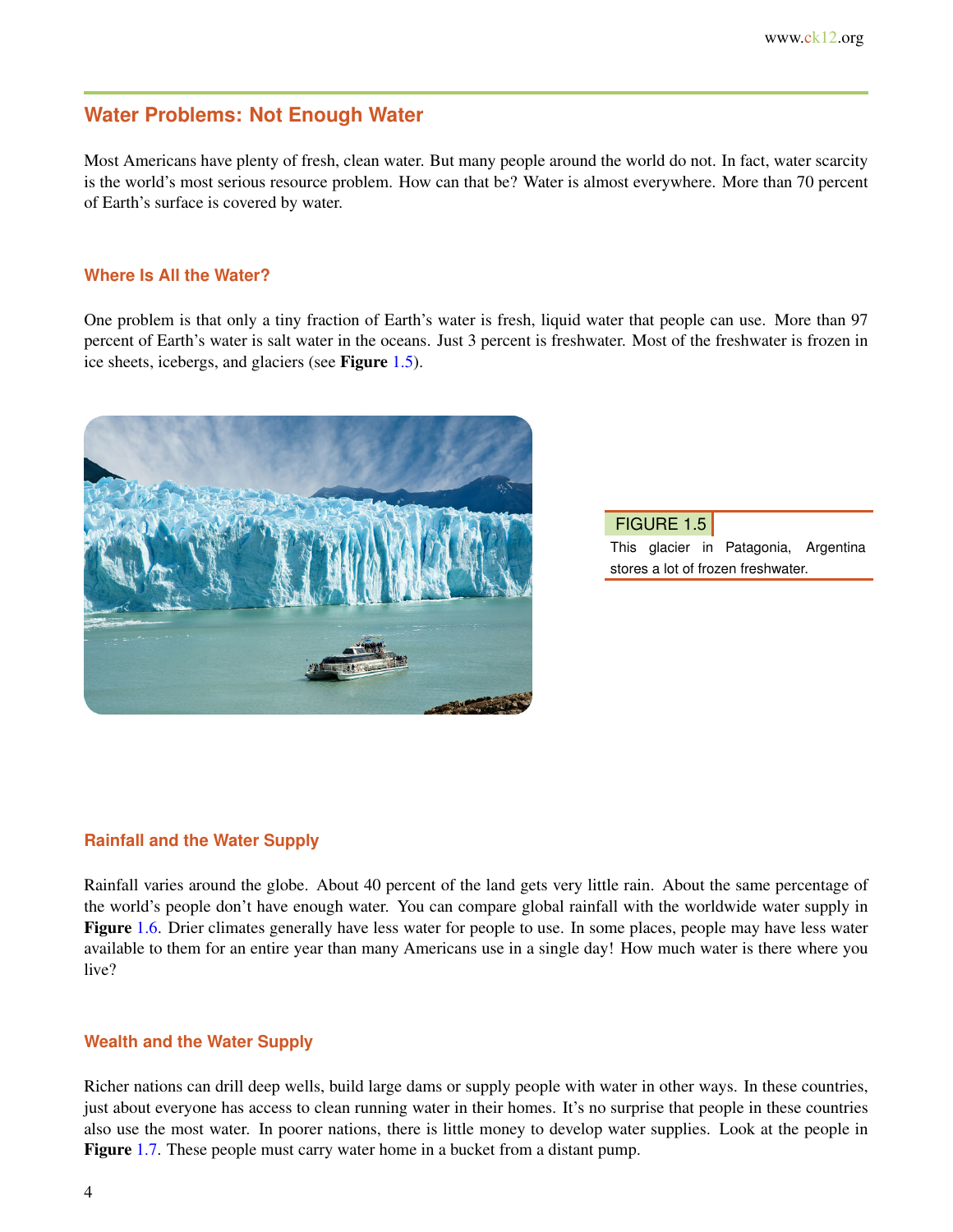<span id="page-6-0"></span>

#### FIGURE 1.6

Rainfall is a major factor affecting the water supply. Compare rainfall and the water supply in your part of the world.

<span id="page-6-1"></span>

# FIGURE 1.7

Water is a luxury in Africa, and many people have to carry water home. How would you use water differently if you had to get your water this way?

#### **Water Shortages**

Water shortages are common in much of the world. People are most likely to run short of water during droughts. A drought is a period of unusually low rainfall. Human actions have increased how often droughts occur. One way people can help to bring on drought is by cutting down trees. Trees add a lot of water vapor to the air. With fewer trees, the air is drier and droughts are more common.

We already use six times as much water today as we did a hundred years ago. As the number of people rises, our need for water will grow. By the year 2025, only half the world's people will have enough clean water. Water is such a vital resource that serious water shortages may cause other problems.

- Crops and livestock may die, so people will have less food available.
- Other uses of water, such as industry, may have to stop. This reduces the jobs people can get and the products they can buy.
- People and nations may fight over water resources.
- In extreme cases, people may die from lack of water.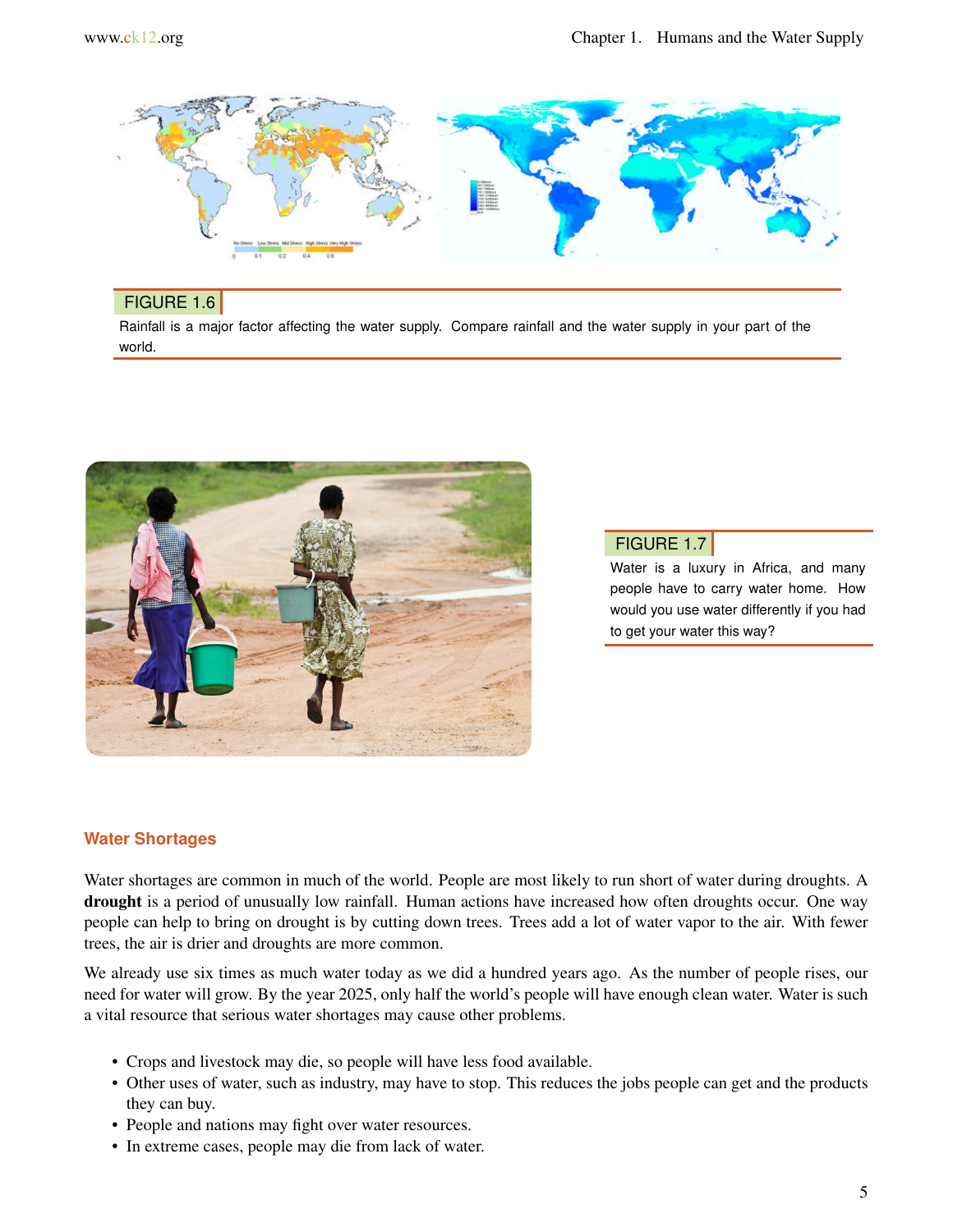# **Water Problems: Poor Quality Water**

The water Americans get from their faucets is generally safe. This water has been treated and purified. But at least 20 percent of the world's people do not have clean drinking water. Their only choice may be to drink water straight from a river (see Figure [1.8\)](#page-7-0). If the river is polluted with wastes, it will contain bacteria and other organisms that cause disease. Almost 9 out of 10 cases of disease worldwide are caused by unsafe drinking water. Diseases from unsafe drinking water are the leading cause of death in young children.

<span id="page-7-0"></span>

#### FIGURE 1.8

This girl is getting drinking water from a hole that has been dug. It may be the only source of water where she lives.

# **Lesson Summary**

- People use water for agriculture, industry, and municipal uses. Irrigation for agriculture uses the most water.
- Too little water is a major problem. Places with the least water get little rainfall. They also lack money to develop other water resources. Droughts make the problem even worse.
- Poor water quality is also a problem. Many people must drink water that contains wastes. This causes a lot of illness and death.

# **Lesson Review Questions**

#### **Recall**

- 1. List the three major ways that humans use water.
- 2. What is the single biggest use of water in agriculture?
- 3. Give an example of an industrial use of water.